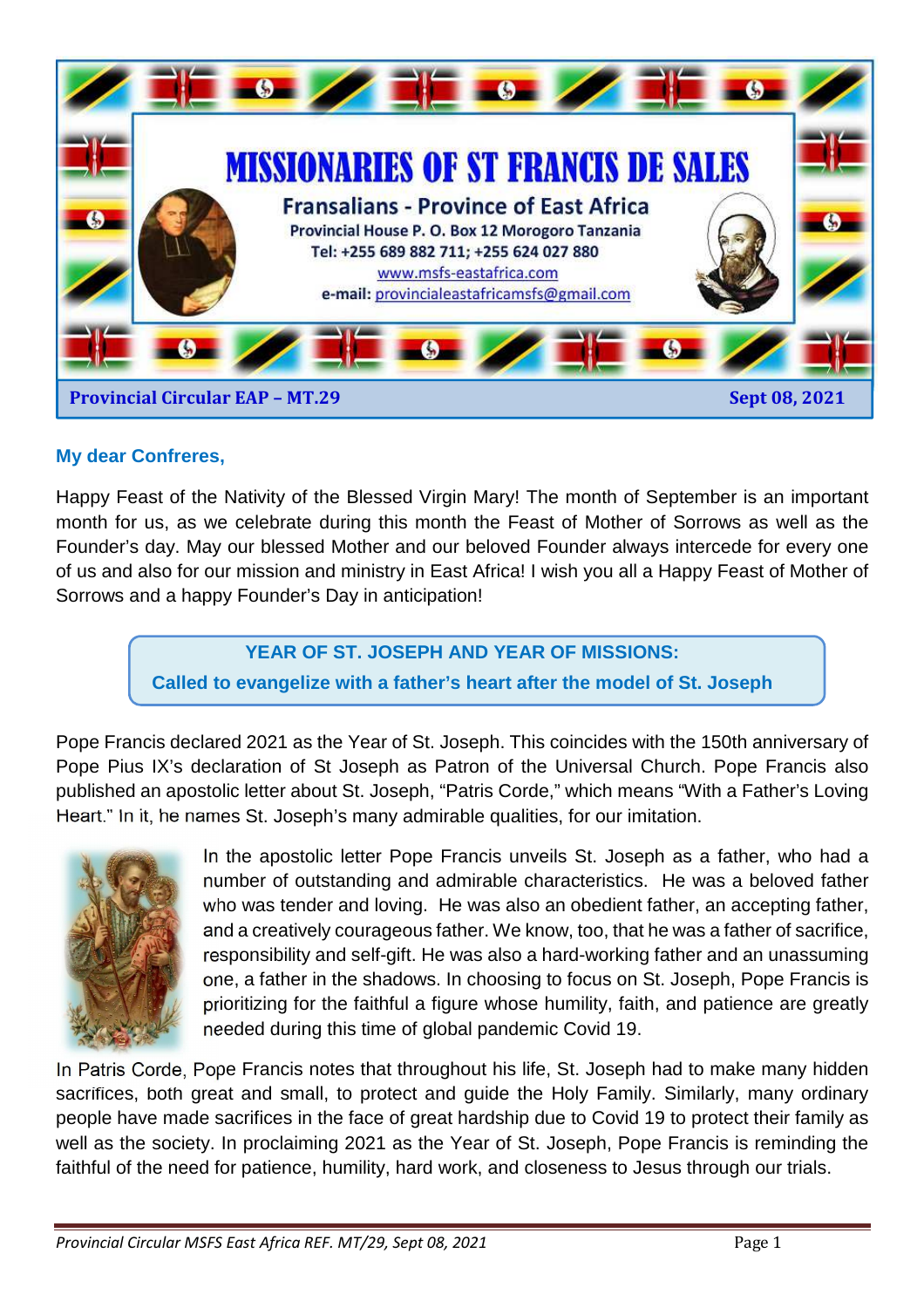Our Congregation is marking 2021 as the Year of Missions to revitalize the primordial apostolate of our Congregation following the missionary heritage bequeathed by our Patron and Founder. St. Joseph is a model for our missionary endeavours. During this Year of St. Joseph and the Year of Missions, we are reminded of our obligation to evangelize with a father's heart after the model of St. Joseph. He fully participated in the salvific plan of God like Mary and remained as the guardian of the Son of God through whom the eternal Father "destined us to be his sons through Jesus Christ" (Eph. 1:5) (Redemptoris Custos 1).



Emeritus Pope Benedict says that at the heart of the Evangelization is 1) Conversion, 2) The Kingdom of God, 3) Jesus Christ and 4) Eternal Life. St. Joseph is a model of faith who draws us to conversion though his faithful and focused response to God's call in his life. Just like Mary, St. Joseph also said "yes" to the will of God in his life by accepting Mary as his wife and her son Jesus. It required of him an "obedience of faith" (Rom.1:5) and a total conversion to do the will of God in his personal life. He remained always faithful to his commitment as the guardian of the mystery of God (Redemptoris Custos 4). St. Joseph is inviting us to become committed missionaries and faithful stewards of the missions entrusted to our care. As ministers of evangelization, we need to deepen our relationship with Christ, to proclaim his Word.

St. Joseph proclaimed the Kingdom of God through the authentic witness of his life. He had to undergo several trials in the process of being the foster father of the Son of God, be it the decision to take Mary as his wife, patiently bear with the troubles during the birth of Jesus, the seeking of refuge in Egypt to protect the Child Jesus or to sustain the Holy Family through his hard work. Joseph bore witness to the Kingdom of God which Jesus was yet to proclaim, by being a loving and obedient father, a just man and a faithful husband. He was an epitome of the values of the Kingdom of God. "Joseph found happiness not in mere self-sacrifice but in self-gift. In him, we never see frustration but only trust. His patient silence was the prelude to concrete expressions of trust." (Patris Corde). People address us "fathers". Are we really "fathers" to the people entrusted to our care? St. Joseph invites us to bear witness to the Kingdom of God by being loving, obedient, just, holy and trustworthy "fathers". His self-emptying and self-giving attitude always inspires us to be true missionaries.

Joseph knew that Jesus Christ, his adopted son, the one he received for supernatural adoption was his Lord and Saviour. After Mary, Joseph was the closest to Christ. Therefore, his relationship with Christ was, like Mary's, incredibly rich and profound. Much can be pondered from the silence of St. Joseph, but one thing is sure – his holiness was intensified and illumined through his life with Christ. Our lives likewise should be intensified and illumined through our encounter with the living God – especially in the Eucharist.

And finally, our ultimate goal is Eternal Life and St. Joseph was aware of this. His example and faithfulness show us that it is not in the big things, in recognition or wealth that one acquires the greatest of prizes. It is the final union with God and life everlasting with him that is our ultimate goal and to that goal all our endeavours should be geared.

St. Joseph who lived a life of holiness in union with God continues his role as the patron of the universal church. He is the model for us in living our missionary vocation. May St. Joseph inspire us and intercede for us in all our missionary endeavours empowering and transforming us and the world we live in.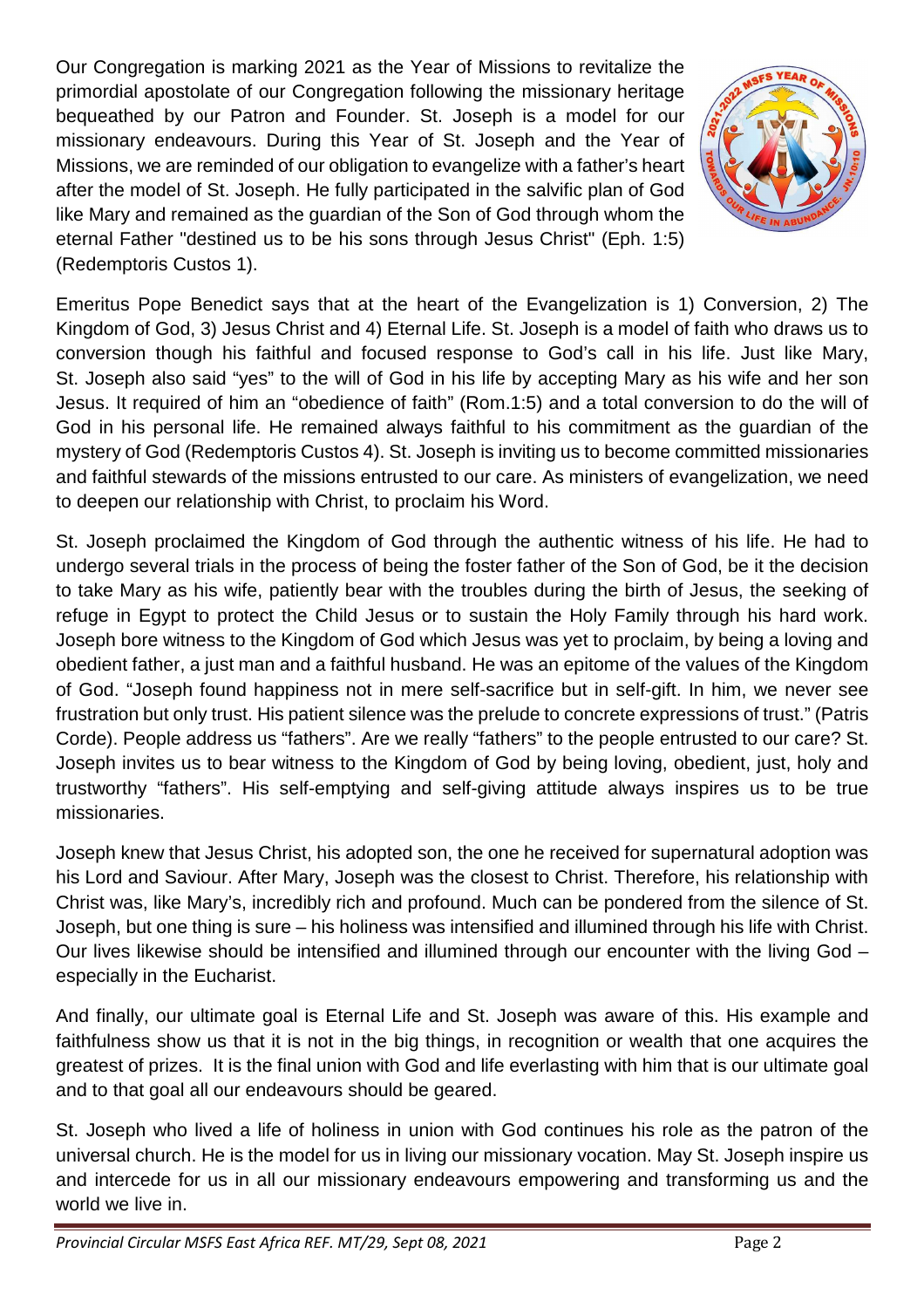V. Rev. Fr. Superior General has convoked the Extraordinary General Chapter. It will take place in Fransalian Seminary, Pune, India, from February 01-07, 2022.

**TRIENNIAL MANDATORY MEETING 2022** 

The venue of the Triennial Mandatory Meeting of all the major superiors with the General Curia that was originally scheduled to take place in LCI, Arusha is shifted to Fransalian Seminary, Pune and will be held from February 10 to 12, 2022. All the Provincial Superiors (12) and the General Curia members (7) will participate in the TMM 2022.

**JUBILEE OF THE PROVINCE** 

We are completing the Jubilee year of the Province on September 15, 2021. Although, we have decided not to have any common celebration since we have already celebrated the Jubilee of our arrival in East Africa and also due to Covid pandemic, I request every Apostolic community to kindly come together for a Thanksgiving Mass on September 15th or any other day in September according to your convenience. Please plant as many trees as possible to mark our Jubilee. A financial contribution will be given to the Dispensaries in our Parishes for the treatment of poor patients as a remembrance of our Jubilee Year.

**PRIESTLY ORDINATIONS** 

The priestly ordination of Fr. Joseph Ambongo and Fr. Fabian Wasonga took place on August 12th at Kisumu. The priestly ordination of Fr. Brain Wasswa was on 14th August at Kampala and that of Fr. Lubega Gonzaga was on 15th August at Masaka.

Hearty Congratulations to our newly ordained priests!

**PERPETUAL PROFESSION AND DIACONATE** 

The Perpetual Profession of Bros. Avil Viegas, Edward Mgagi, Level Winner and S. Jerald is planned for October 22nd in Fransalian Scholasticate, Kola and their Diaconate is planned for October 23rd in JUKO.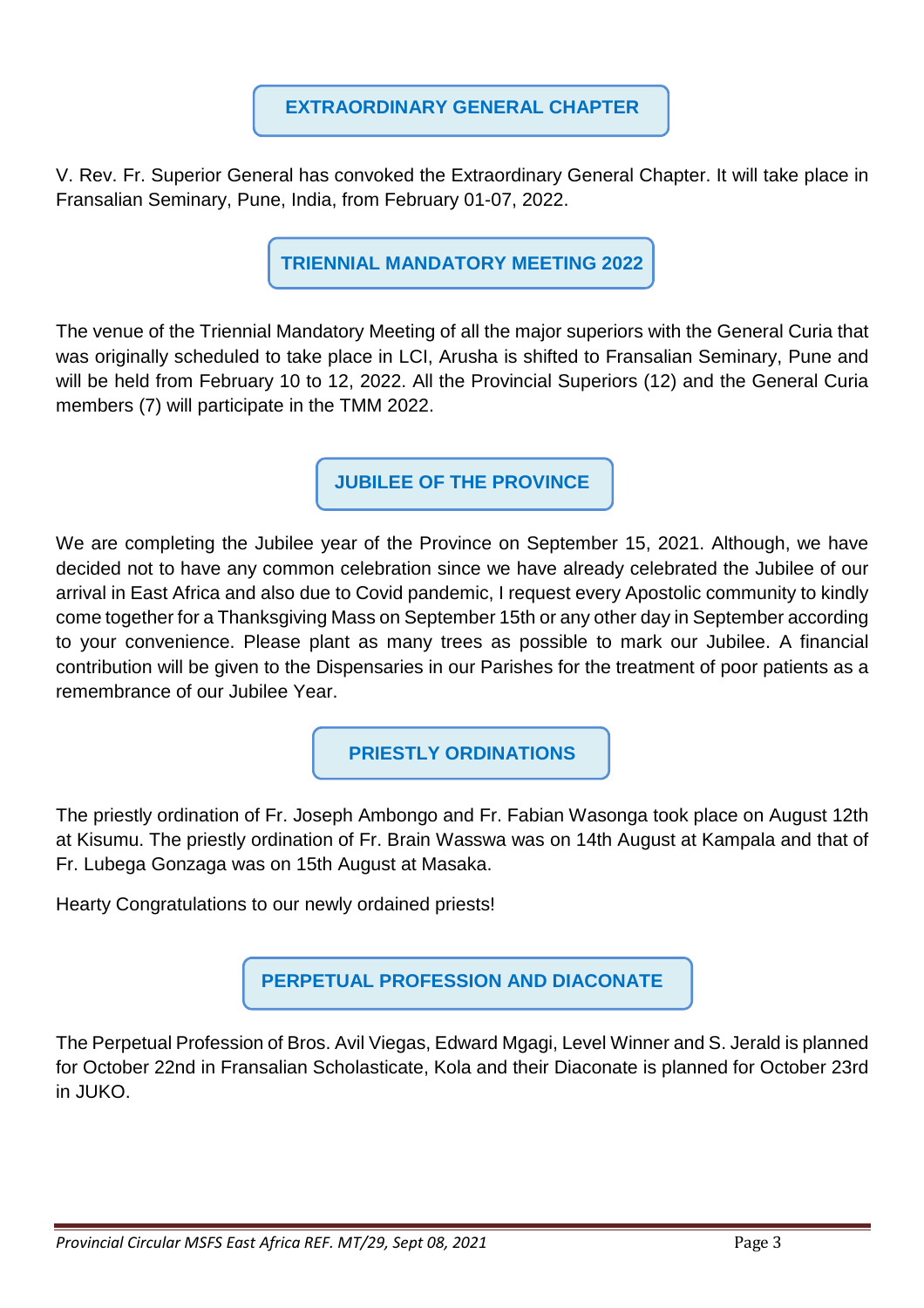### **FIRST PROFESSION**

August 28 was a joyous day for Fransalians in Africa as 12 Novices made their First commitment to the Lord (Tchad-Cameroon Delegation: 9; and East Africa Province: 3). Fr. Mathew Thazhathukunnel, the Provincial of East Africa province presided over the Eucharistic celebration and received the vows. Hearty congratulations to all our newly professed confreres as we welcome them to the Fransalian Family.

I sincerely thank Fr. Stephen Ubadesi, Director of Novices, Fr. Prakash Prashanth and Fr. Rakesh Ekka, who accompanied the novices during their canonical year of novitiate and assisted them to discern and grow in their vocation to religious life in the Fransalian Family.



**INITIATION TO THE NOVITIATE** 

On 27th August, 12 Pre-Novices were initiated to their canonical year of Novitiate at Kibaha by Fr. Mathew Thazhathukunnel, the Provincial of East Africa. This year there are eight novices for Tchad-Cameroon Delegation, and four for Mozambique Delegation. We wish them God's blessing as they begin to discern their vocation as Fransalians and experience the basics of religious life in the Novitiate.

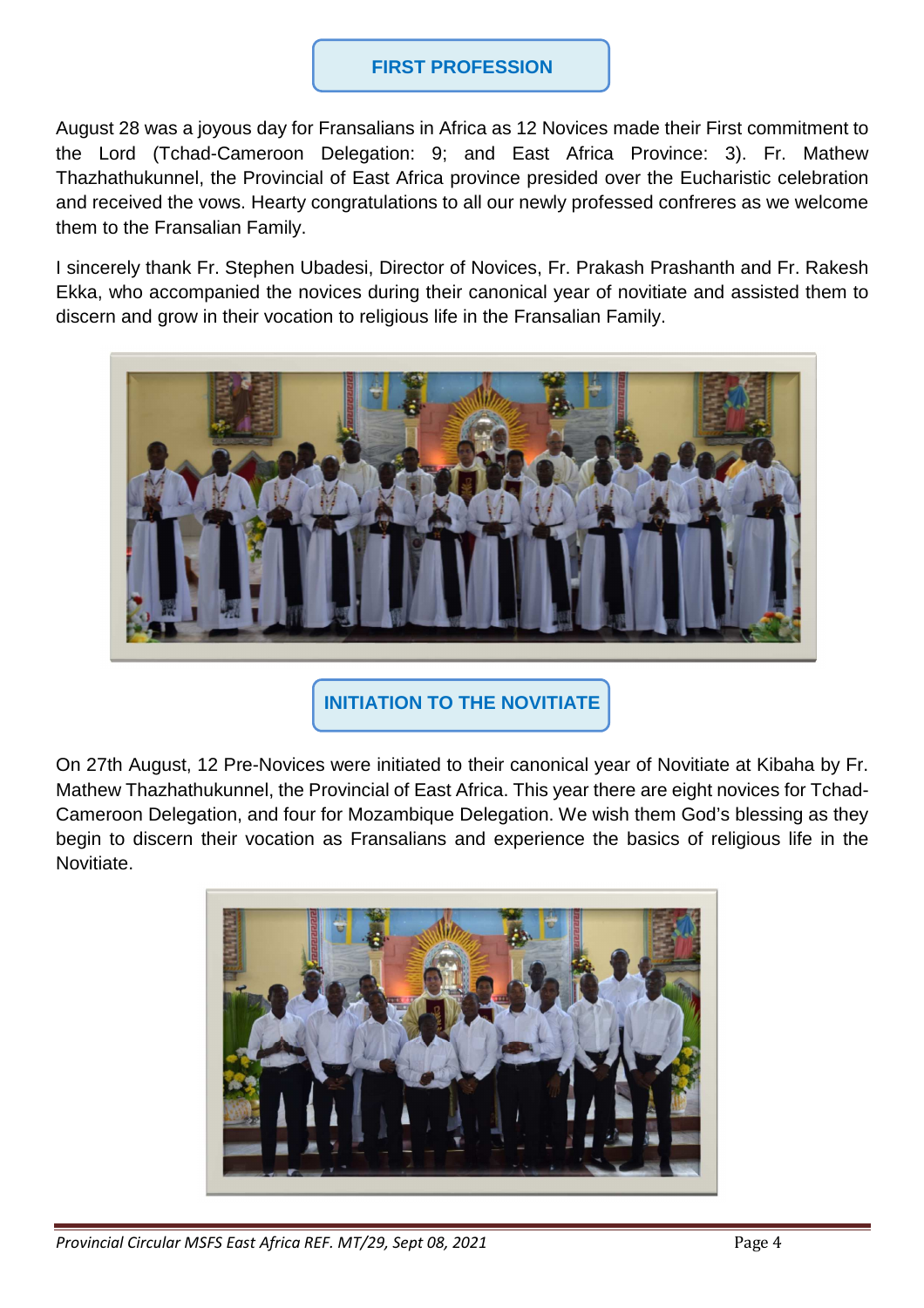### **BLESSING OF KIKUNDE PRESBYTERY**



August 15, 2021 was a joyous day for the newly established St. Francis de Sales Parish, Kikunde as on that day a new presbytery was blessed by Rt. Rev. Prosper Lyimo, the Auxiliary Bishop of Arusha. We thank our benefactors and well-wishers particularly, Church in Need, Living Waters International, MSFS East Africa Province and the people of Kikunde for the realization of the Presbytery at Kikunde. Hearty Congratulations to Fr. Patrick Musyimi and Fr. Martin Pendanath for

their dedication and commitment for completing the Presbytery in a short span of eight months' time. May God bless them all!

### **BLESSING OF SCHOOL AT BISSIL**

September 03, 2021 was a historical day for the people of Bissil as the newly established St. Francis de Sales Kindergarten and Primary School was blessed and inaugurated by Rt. Rev. John Oballa Owaa, Bishop of Ngong. The function was attended by a large number of religious, priests and the faithful of



Bissil Mission. Bissil is a backward Masai area and the opening of the new school is expected to open new vistas for the education of young pupils in and around Bissil. We thank all our benefactors particularly Jane and George Shinners Foundation and various other project partners who have helped us to realize the construction of the school building. Hearty congratulations Fr. Augustine Mangatt, Fr. Aristedes Danda and Bro. Darius Orikiriza for their dedication and hard work in establishing the school in Bissil. May God bless them all!



On September 01, 2021, LCI began its twelfth academic year. The Holy Eucharist was presided over by Rev. Fr. Engelbert Kilasara CP, Rector of Passionist Seminary, Njiro. He also delivered the Lectio Brevis on the theme: "Moral Relativism and African Values".

In this academic year there are 56 seminarians for Bachelor of Philosophy (East Africa: 10; Tchad-Cameroon 18; Mozambique: 1; Southern Africa: 3; other Religious Congregations: 4, Diocesans: 20), 14 for Formators' course and 29 applicants for the Certificate course in Catechetical training. We wish the staff and students of LCI a fruitful academic year.

*Provincial Circular MSFS East Africa REF. MT/29, Sept 08, 2021* Page 5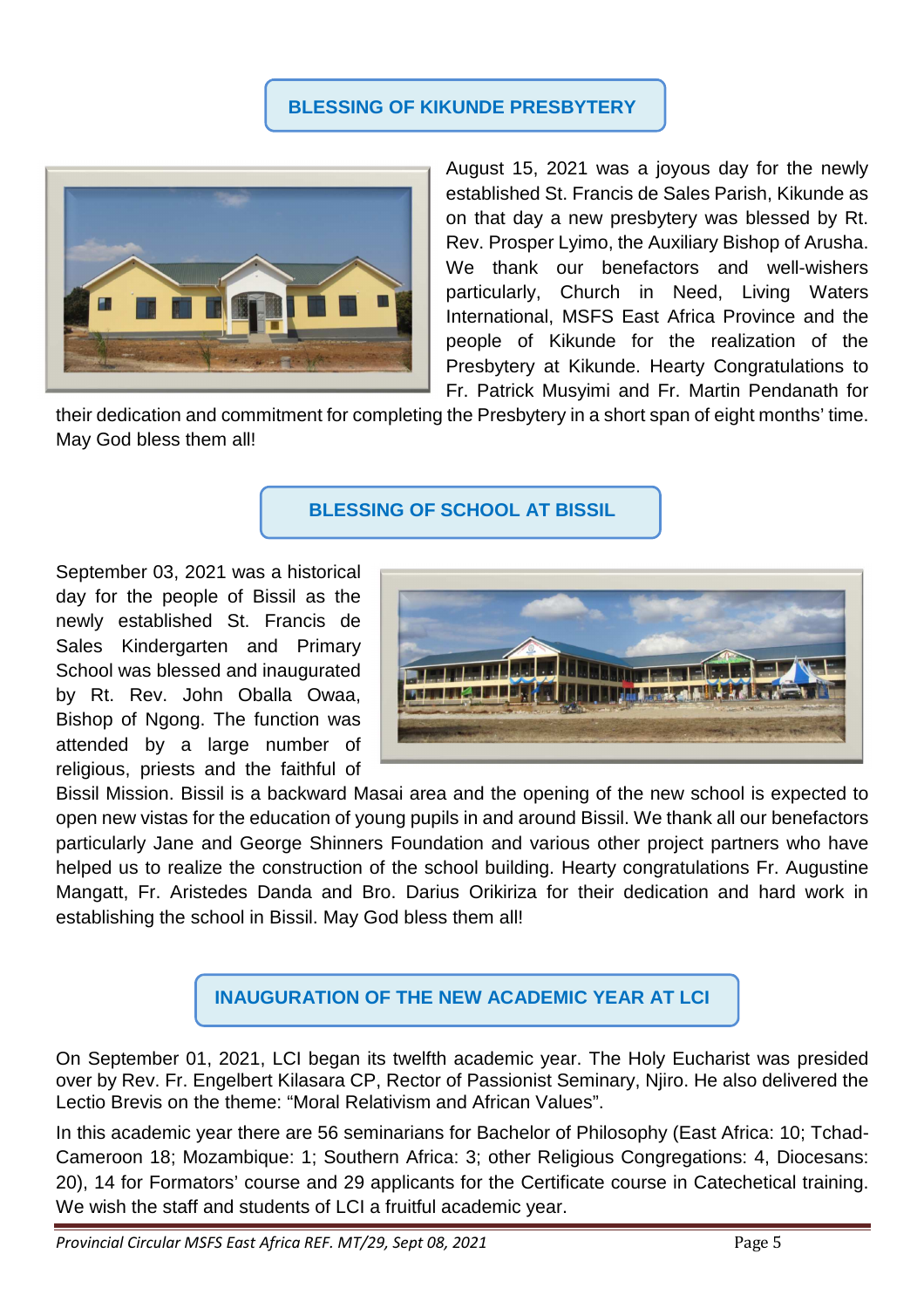## **NEW PARISH OF ST. THOMAS AQUINAS**

ST. THOMAS AQUINAS – One of the sub-parishes of Our Lady of Compassion Parish, Mji Mpya Relini, in the Archdiocese of Dar es Salaam was erected into an independent Parish as St. Thomas Aquinas – Kipunguni on 7th July 2021 by his Grace Most Rev. Jude Thaddeus Ruwa'ichi, the Archbishop of Dar es Salaam. On 24th July the new Parish Priest Fr. Erasto Kamugisha, arrived in the parish and was welcomed with great joy by the leaders and Christians to the Parish. He was welcomed into the newly built presbytery. On 25th July the new Parish Priest was installed by the Dean of Ukonga Deanery Rev. Fr. Steven Nyalavila, on behalf of the Archbishop. The Holy Eucharist was presided over by the Provincial Superior of the Passionist Fathers Rev. Fr. Josephat Bernard Kiwori CP and was concelebrated by priests from the Passionist Congregation. Many men and women religious, civil dignitaries and a great number of faithful took part in the celebrations. The newly erected parish of Kipunguni is entrusted to the Congregation of the Passionist Fathers (CP). We wish the new parish team a fruitful ministry. Hearty Congratulations to Fr. Jacob Thekkekara and our confreres in Mji Mpya who paved the way for the new Parish!

**SFS SEMINARY, BUWOOYA** 

The construction of St. Francis de Sales Minor Seminary at Buwooya, Lugazi Diocese, Uganda is expected to be completed by the end of September. The beginning of the new academic year of the seminary is scheduled for October 15, 2021. The official opening of the seminary will be held later as Uganda is under lockdown.

 **FRANSALIAN PASTORAL CENTRE, NDAGANI**

The erstwhile Fransalian Seminary in Ndagani has ceased to function as a seminary since we have both Aspirancy and Postulancy at the new seminary in Buwooya. The infrastructure at Ndagani will be made use for a new Pastoral centre particularly for Family Apostolate and Parish Mission Preaching.

**EXCLAUSTRATION** 

Through a decree given by Rev. Fr. Superior General, Fr. Sony Kochumalayil is granted exclaustration in view of incardination in the Diocese of Würzburg. We appreciate and thank Fr. Sony for his dedicated services in the Province of East Africa. We wish him God's blessing and all the best in his future life.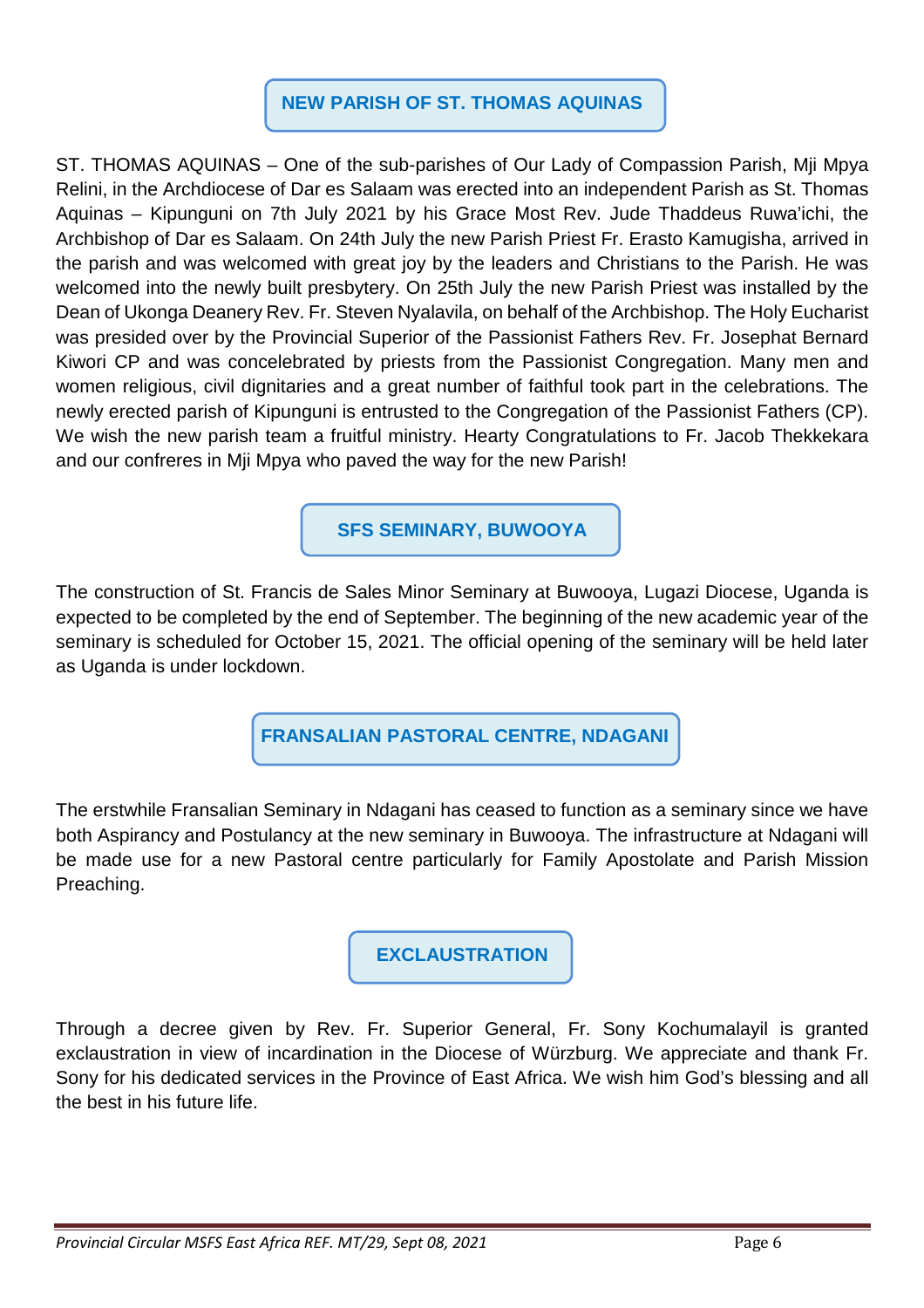# **STUDIES**

Fr. Jomon Vellachalil has begun his studies in Clinical Psychology at St. Mary's University, San Antonio, Texas. He continues to serve in the parish.

# **HOLIDAYS**

| Fr. Leonard Musembi          | August 2 – October 2     |
|------------------------------|--------------------------|
| Fr. Jobin Karottukampadathil | August 7 – October 10    |
| Fr. Clement Sudhakar         | August 13 - September 18 |
| Fr. Sebastian Williams       | August 13 - September 18 |
| Fr. Robert Raj Soosai        | August 17 - November 05  |
| Fr. Amal Neerolickal         | August 29 – October 30   |
| Fr. Patrick Musyimi          | September $01 - 30$      |
| Fr. Richard Tamaro           | September 3 – October 3  |

**OBITUARY**

**Sr. Angela Klewuza** (71), sister of Bro. Ivan Mubbo (Kola), passed away on 27.07.2021.

**Mr. Philip Nzioki** (80), paternal uncle of Fr. Patrick Musyimi, passed away on 01.08.2021.

**Fr. Sean Fleury MSFS** (91) of English Province passed away on 06.08.2021.

**Ms. Sphensia Sifuna**, the niece of Bro. Collins Barasa (Kola), passed away on 20.08.2021.

**Mr. Elias Benedict Minja** (90), grandfather of Bro. Denis Minja (Kola), passed away on 21.08.2021.

**Fr. Devasia Aylukunnel MSFS** (70) of Visakhapatnam Province passed away on 30.08.2021.

**Mrs. Scholatica** (66), mother of Fr. Patrick Musyimi, passed away on 01.09.2021.

**Fr. Varghese Puthuparambil MSFS** (73) of South-West Province passed away on 06.09.2021

## **May God grant them eternal life!**